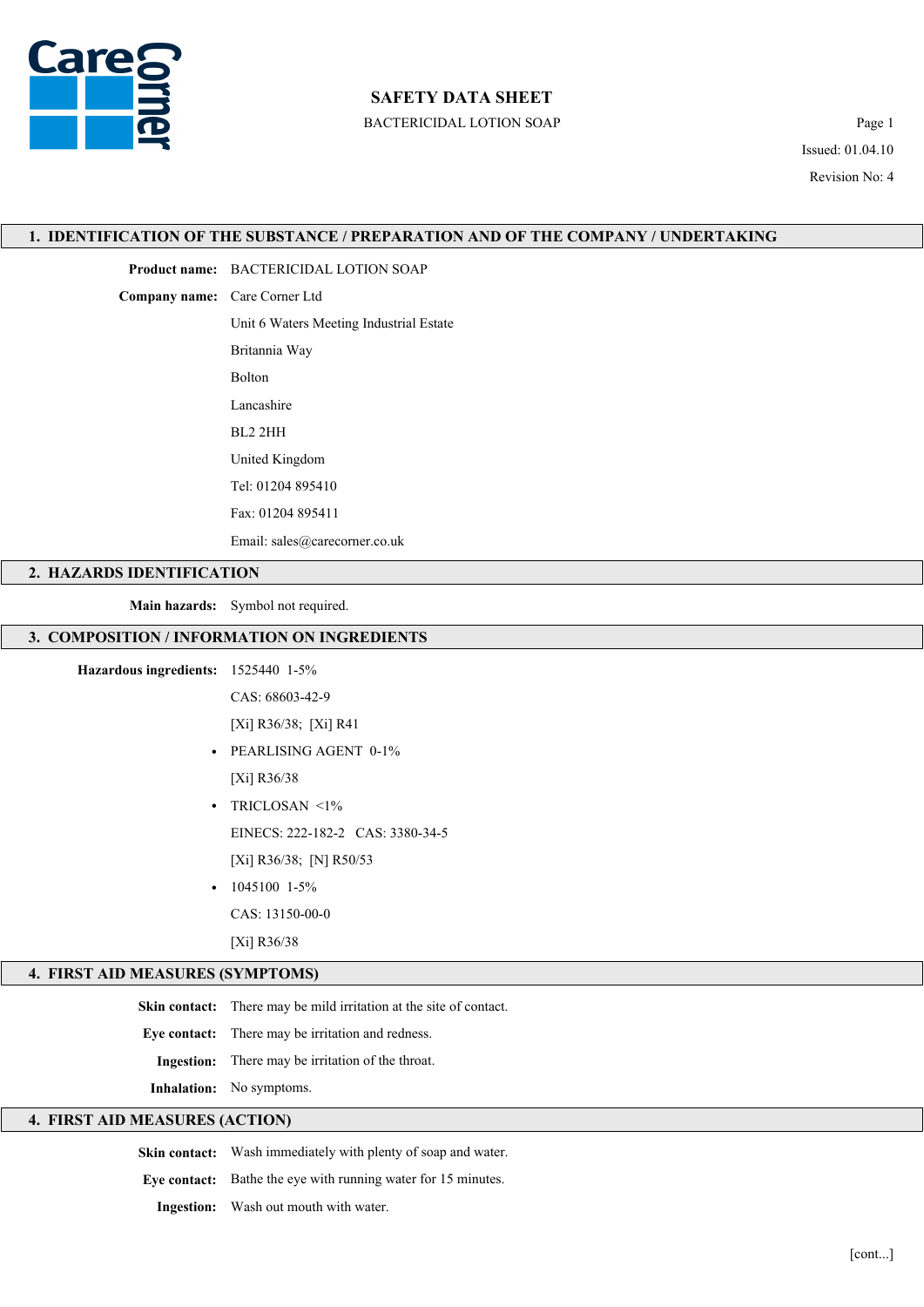# SAFETY DATA SHEET

# BACTERICIDAL LOTION SOAP Page 2

Inhalation: Consult a doctor

| 5. FIRE-FIGHTING MEASURES                               |                                                                                                                        |  |
|---------------------------------------------------------|------------------------------------------------------------------------------------------------------------------------|--|
| <b>Extinguishing media:</b>                             | Suitable extinguishing media for the surrounding fire should be used. Use water spray to cool                          |  |
|                                                         | containers.                                                                                                            |  |
| <b>Exposure hazards:</b>                                | In combustion emits toxic fumes.                                                                                       |  |
| Protection of fire-fighters:                            | Wear self-contained breathing apparatus. Wear protective clothing to prevent contact with skin                         |  |
|                                                         | and eyes.                                                                                                              |  |
|                                                         |                                                                                                                        |  |
| <b>6. ACCIDENTAL RELEASE MEASURES</b>                   |                                                                                                                        |  |
|                                                         | Personal precautions: Refer to section 8 of SDS for personal protection details. Turn leaking containers leak-side up  |  |
|                                                         | to prevent the escape of liquid.                                                                                       |  |
|                                                         | Environmental precautions: Do not discharge into drains or rivers. Contain the spillage using bunding.                 |  |
|                                                         | Clean-up procedures: Absorb into dry earth or sand. Transfer to a closable, labelled salvage container for disposal by |  |
|                                                         | an appropriate method.                                                                                                 |  |
| 7. HANDLING AND STORAGE                                 |                                                                                                                        |  |
|                                                         | Storage conditions: Store in cool, well ventilated area. Keep container tightly closed.                                |  |
|                                                         | Suitable packaging: Must only be kept in original packaging.                                                           |  |
|                                                         | 8. EXPOSURE CONTROLS / PERSONAL PROTECTION                                                                             |  |
|                                                         | Respiratory protection: Respiratory protection not required.                                                           |  |
| 9. PHYSICAL AND CHEMICAL PROPERTIES                     |                                                                                                                        |  |
|                                                         | State: Liquid                                                                                                          |  |
| Colour:                                                 | Off-white                                                                                                              |  |
| Odour:                                                  | Characteristic odour                                                                                                   |  |
|                                                         | <b>Oxidising:</b> Non-oxidising (by EC criteria)                                                                       |  |
| Solubility in water: Soluble                            |                                                                                                                        |  |
| Viscosity: Viscous                                      |                                                                                                                        |  |
| Flash point <sup>o</sup> C: $>70$                       |                                                                                                                        |  |
|                                                         | pH: 8-10                                                                                                               |  |
| <b>10. STABILITY AND REACTIVITY</b>                     |                                                                                                                        |  |
|                                                         | Stability: Stable under normal conditions.                                                                             |  |
| Conditions to avoid: Heat.                              |                                                                                                                        |  |
|                                                         | Materials to avoid: Strong oxidising agents. Strong acids.                                                             |  |
|                                                         |                                                                                                                        |  |
| Haz. decomp. products: In combustion emits toxic fumes. |                                                                                                                        |  |
| 11. TOXICOLOGICAL INFORMATION                           |                                                                                                                        |  |

ORL RAT LD50 >2000 mg/kg